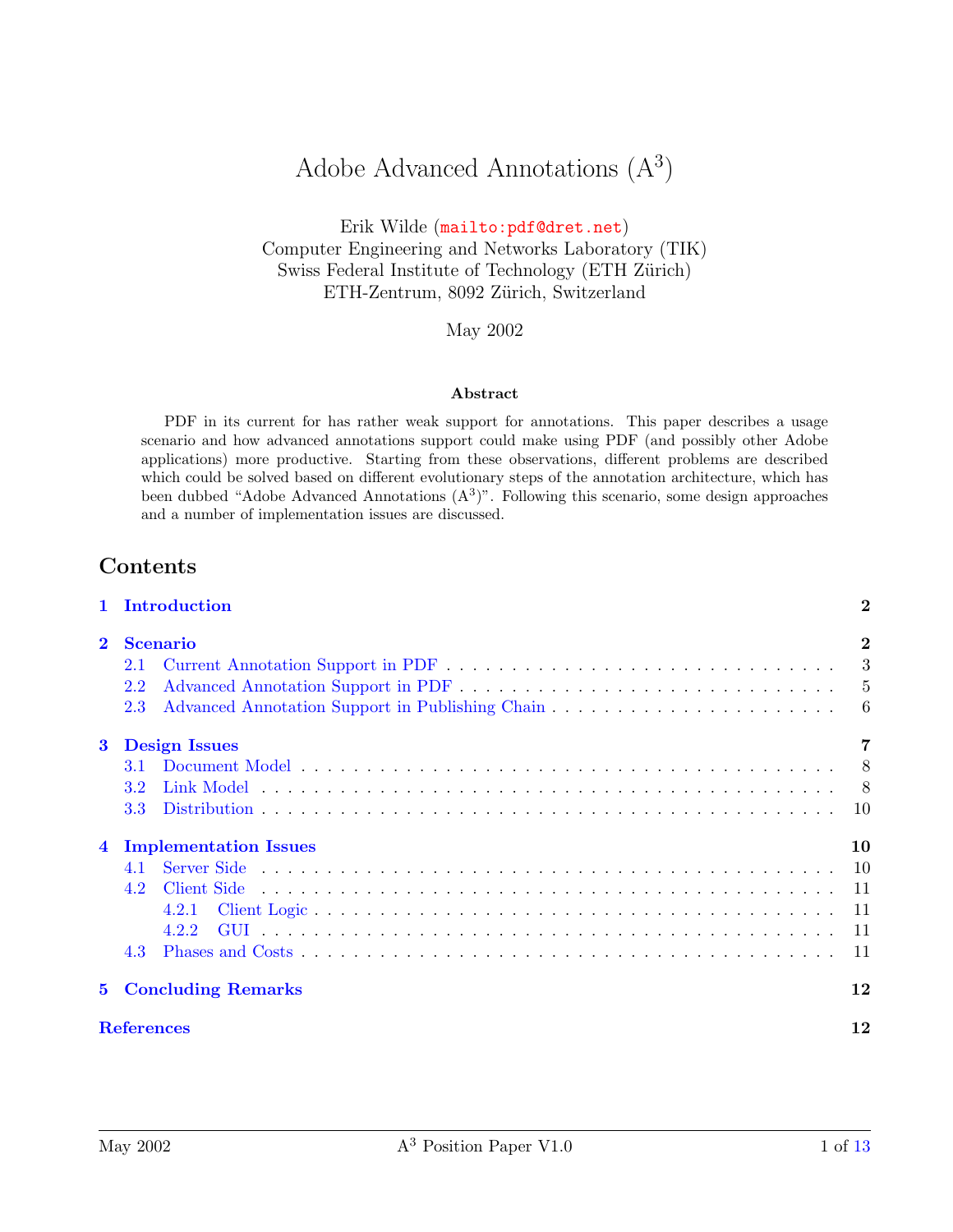## <span id="page-1-0"></span>1 Introduction

This document is intended as a motivation to improve the annotation support in PDF (and maybe other applications of the Adobe product line). Starting from a scenario described in Section 2, it is described how different evolutionary steps of advanced annotation support could improve the usefulness of PDF. From a more conceptual point of view, Section [3](#page-6-0) describes some of the concepts which could be of interest. Section [4](#page-9-0) then investigates what kind of implementation issues would be raised when implementing these concepts. Finally, Section [5](#page-11-0) gives some concluding remarks.

## 2 Scenario

Recently, I worked with a publisher on a book, which I authored with DAVID LOWE [\[20\]](#page-12-0), a colleague working in Sydney. We were using the LAT<sub>EX</sub> formatting system, which was a choice we made because of its availability on a multitude of platforms and our personal preferences. In the following list, I shortly describe the steps of the publication process:

- 1. First Submission of the manuscript. I prepared a version of the manuscript for review and submitted it as PDF to the publisher. The publisher forwarded the PDF to five technical experts who reviewed the book. In return, I received five Word documents, containing some general remarks as well as very specific comments (using page/paragraph numbers to roughly identify the content). Integrating these comments therefore involved five passes over the document, and resulted in a lack of control which comments were addressed and which not.
- 2. Submission of the final manuscript. After the review phase, I prepared a double-spaced version of the manuscript for review and submitted it as PDF to the publisher. The publisher forwarded printed copies to the copy editors, because they claimed that the copy editors did not have the software for annotating the PDF.
- 3. Review of the copy edited manuscript. The publisher photocopied the copy edited pages, and sent a set to each of the authors (using a messenger service). The publisher requested to get back only one set of reviewed pages, and because of the time constraints we had to find a way to make this possible. In the end, my co-author created simple text files with his reviews (containing page/remark descriptions), and I scribbled these reviews as well as my reviews on the pages, which I then sent back (again using a messenger service) to the publisher.
- 4. Creating the formatted version. Based on the reviewed and copy edited pages, a typesetter created the final version of the book (using a new set of LATEX style files and making all changes by hand). From this final version, a PDF was created and sent to the authors by Email.
- 5. Review of the formatted version. The publisher requested that we print out the PDF, and make the changes on the pages and then send them back using a messenger service. Again, the publisher claimed a lack of software support for working with annotated PDF. Based on our reviews, the final version has been prepared and printed.

Looking at this scenario, first of all life could have been a lot easier if we simply had used the annotation features available in PDF today. The reason for not doing this was the publisher's claim that not all people involved in the production (the publishing house, as well as external copy editors and typesetters) were able to work with annotated PDF. Because the workflow in this particular scenario involves a lot of changes to the underlying document (preparing the reviewed and final manuscript, submitting a doublespaced version, creating a published version), the overall gain of using advanced annotations is smaller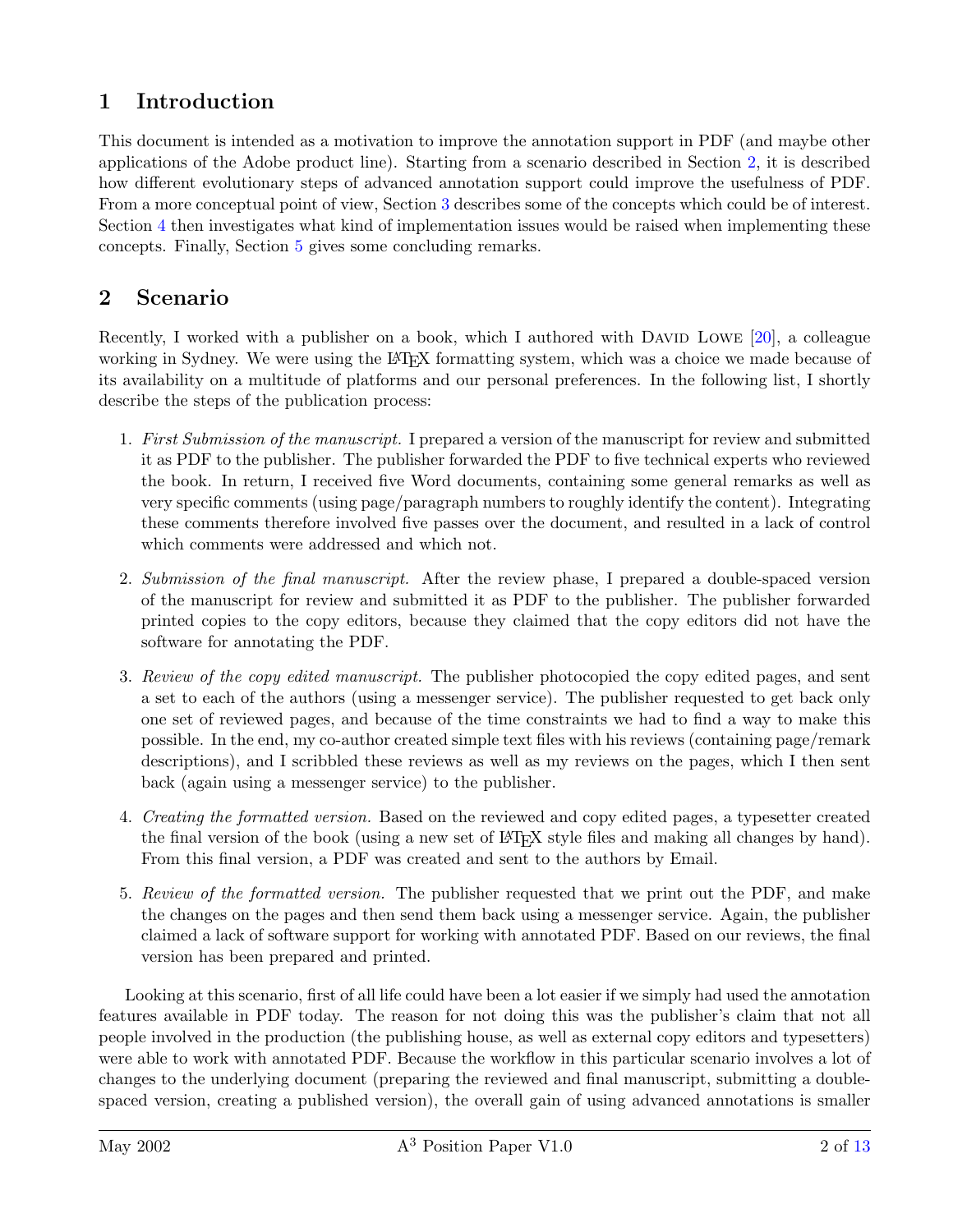<span id="page-2-0"></span>than it could be, because annotations are tied to the PDF. If we assume that annotations are supported throughout the whole publication chain (as described in more detail in Section [3.1\)](#page-7-0), then annotation support would be even more beneficial. The following sections discuss all possible alternatives.

### 2.1 Current Annotation Support in PDF

Partly, the cumbersome publication process was not a result of technical limitations of the current version of PDF, but of the failure to use these features properly (or the lack of required software). Looking at the current support of annotations in PDF (based on Acrobat 5.0 features), the following way of interactions in the publishing scenario demonstrate the benefits and limitations:

- 1. First Submission of the manuscript. The submitted version could be reviewed in PDF, and all reviewers could submit their annotations as FDF files to a central annotation server maintained by the publisher. The annotations could then be merged into one reviewed PDF containing all annotations. This merged PDF could then be sent to both book authors.
	- Solved Problems: With the merged annotations, there is no need to process the manuscript five times, all annotations can be addressed using one pass. The publisher has control over the annotations as individual FDF files.
	- Remaining Problems: The annotation model itself is rather limited, there are no concepts for different classes of annotations (such as critical, important, peripheral, or other user-defined criteria), there is no generalized annotation model (for annotations including any number of resources, such as two URIs and a comment saying "did you look at these pages?", or an annotation pointing to two parts of the PDF, saying "these two parts seem to be contradictive"). Also, it is not possible to filter annotations according to user-defined criteria, such as author or class. Annotations of annotations are not possible as well, making it impossible to address a reviewer's comment by adding an annotation to it.
- 2. Submission of the final manuscript. Proofreading (checking spelling, punctuation, and grammar) is a task that has a lot of tradition, uses its own syntax<sup>1</sup> (which varies among countries and users), typically creates a lot of annotations per page, and therefore is hard to support electronically. Copy editing, however, in many cases can be better handled by using electronic tools, so typical copy editing remarks could be submitted electronically.
	- Solved Problems: If copy editing annotations are submitted electronically, they can be collected and distributed as FDF files.
	- Remaining Problems: The lack of support for annotations semantics makes it impossible to create different kind of copy editing annotations (for example identifying a special kind of annotation which absolutely requires to be addressed by the authors, while many other annotations may be left as they are). More generally speaking, it is my guess that proofreading will remain paper-based for a long time to come, so the basic problem in this step is whether it is possible to separate proofreading as being paper-based, and copy editing as being PDF based. It is not always possible to clearly separate proofreading and copy editing.
- 3. Review of the copy edited manuscript. Getting back the copy edited pages in annotated PDF rather than hard copies would have made it much easier to find annotations, to remove processed

<sup>&</sup>lt;sup>1</sup><http://www.nisus.se/proof/> lists some of the symbols together with rather interesting thoughts about proofreading symbols for electronic documents.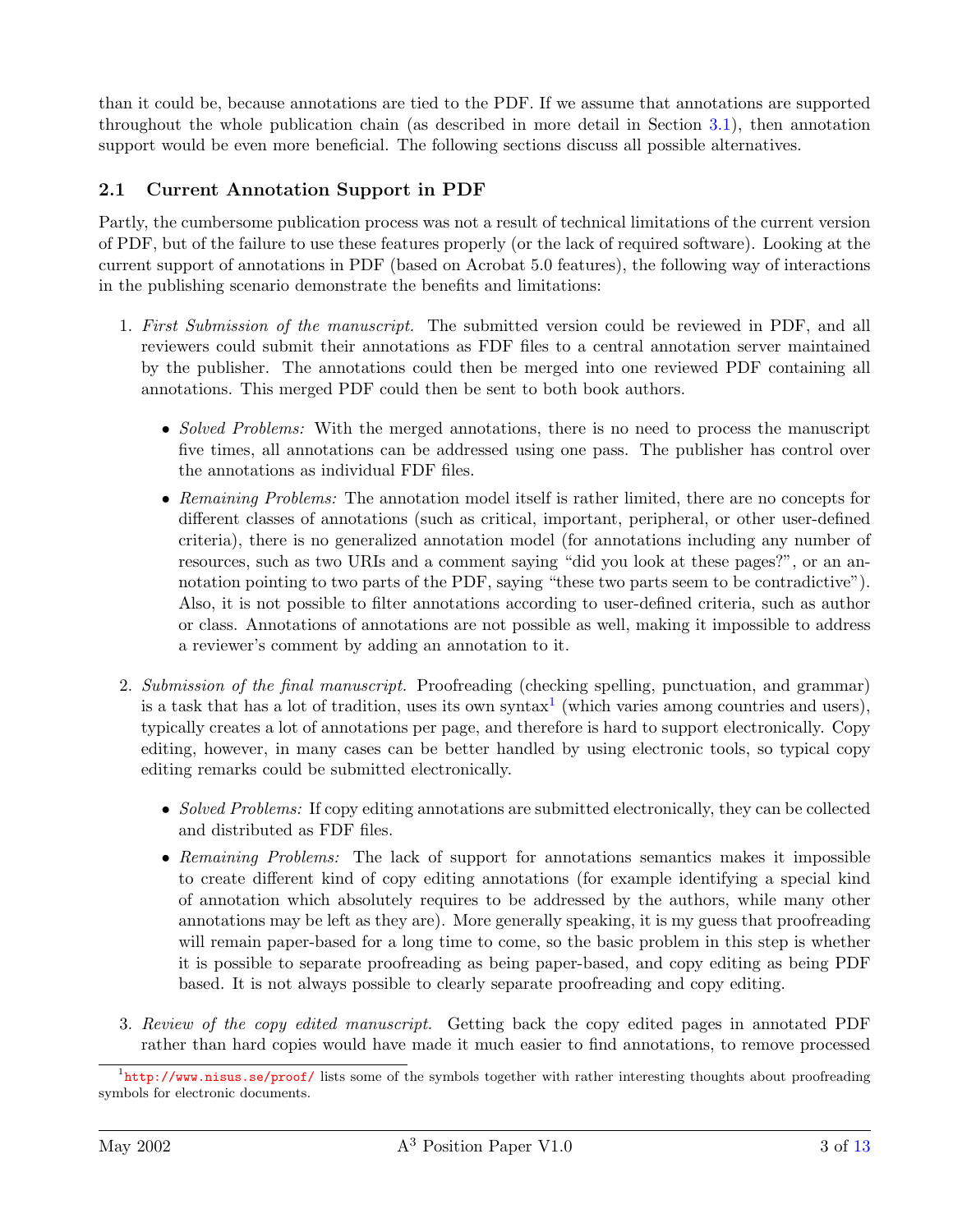annotations, and to exchange information with my co-author. We could both have worked in parallel, and then send our annotations of the copy editing version back as FDF to the publisher. The publisher could then merge the FDF files with the copy edited manuscript.

- Solved Problems: By distributing the copy editing annotations electronically, both authors would have been able to work on the copy edited manuscript in parallel, and the resulting FDF files would make it possible to synchronize this parallel work.
- Remaining Problems: PDF currently does not allow annotations of annotations, and this is a serious limitation, because many copy editing annotations need to be reviewed and annotated. Furthermore, because FDF files enforce a coarse granularity, parallel work is likely to produce conflicts, which will only show up after the author's FDF files have been merged together.
- 4. Creating the formatted version. If the typesetter had the reviewed copy edited pages in electronic from, it would be easier to go through the PDF version and make the necessary changes in the typesetting program. Remaining questions could easily be solved by creating annotations, rather than faxing pages.
	- Solved Problems: Using PDF's annotation features, it would be easier to keep track of the reviews. Furthermore, remaining questions could be easily addressed by exchanging additional FDF files containing questions.
	- Remaining Problems: It is still necessary to exchange FDF files in case of remaining questions (and PDF's current limitation of not being able to make annotations to annotations again is a problem), rather than using a linkbase as central point where questions can be submitted and actions may be generated in response to the questions. Furthermore, typesetting requires the use of two program, PDF for looking at the reviews, and the typesetting program for creating the formatted version.
- 5. Review of the formatted version. Instead of getting PDFs and sending back hard copies of the pages where we wanted some changes, we could have created PDF annotations and send them back as FDF files to the typesetter. The typesetter could then go through the annotations and make the final changes before publication.
	- Solved Problems: By sending FDFs instead of hard copies, it would be easier and faster to get the final reviews to the typesetter.
	- Remaining Problems: Synchronization with the co-author while reviewing the formatted version is hard, but would be useful, to see the changes he has made, and thus to avoid repeated or conflicting annotations. Furthermore, the restricted nature of PDF's annotations makes it impossible to make ceratin kinds of annotations, such as "make these three parts of the text look identical", and attaching three pointers into the document to that annotation. Finally, the typesetter must work in parallel with the reviewed PDF and the formatting program, because the annotations are only available in the PDF.

It can be seen that PDF's current annotation support can already provide a lot of benefits, when being used whenever possible. However, there also remain a lot of problems to be solved, in particular problems related to workflow issues, where PDF's current model of exporting and submitting FDFs is problematic, because there is not central place where the workflow could be controlled or managed.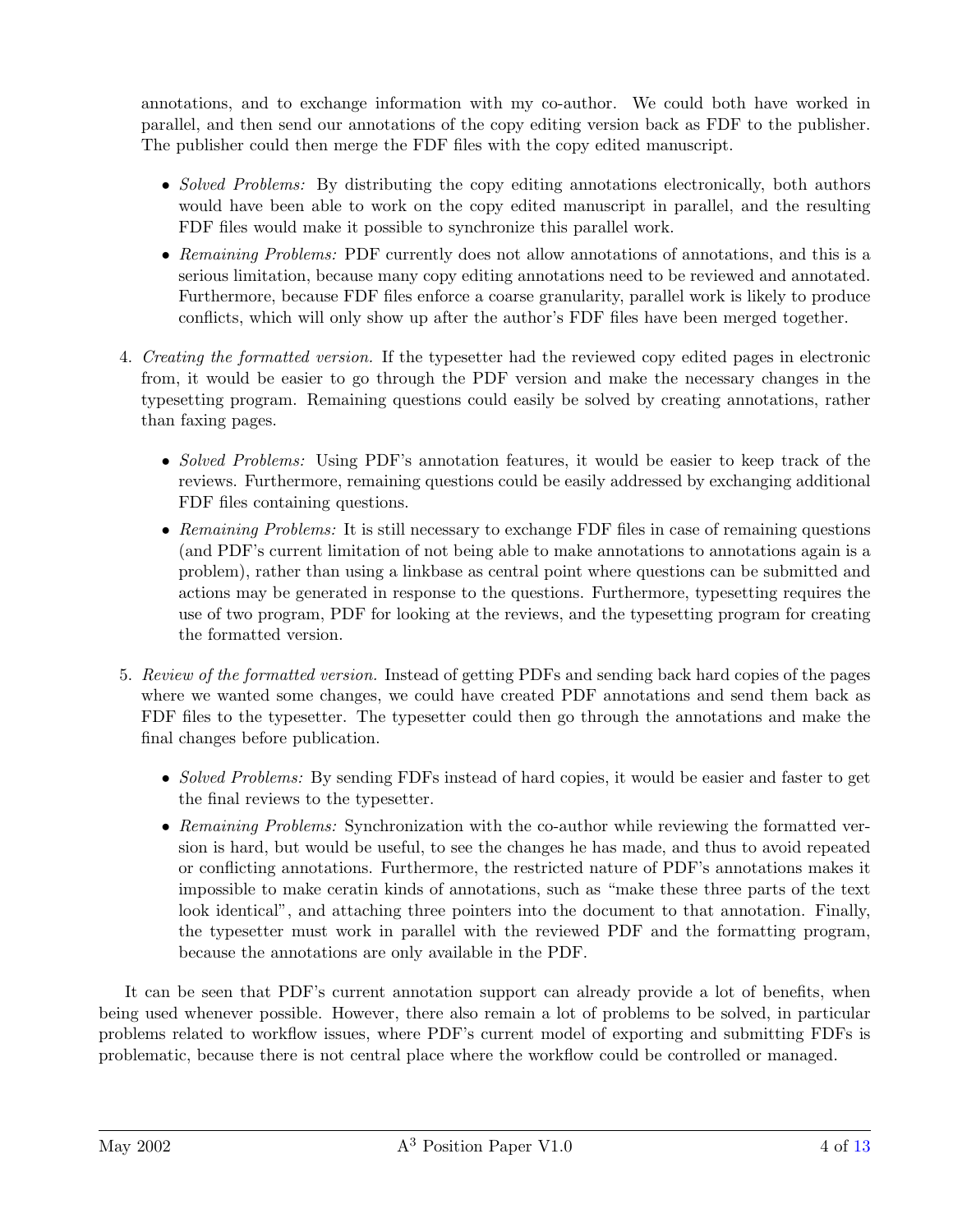### <span id="page-4-0"></span>2.2 Advanced Annotation Support in PDF

If we assume that PDF's annotation model is extended to implement an advanced annotation model (which is limited to PDF only) as described in Section [3,](#page-6-0) then we can expect the following improvement in the scenario:

- 1. First Submission of the manuscript. Advanced annotation support would enable reviewers to create a much richer set of annotations, such as multi-ended annotations and annotation classes. Furthermore, if linkbase access for the publisher's linkbase would be enabled, and the reviewers work online, then the annotations of other reviewers would become visible as soon as they have been submitted to the linkbase<sup>2</sup>. When the reviewers have finished their review, the linkbase is locked for write access for the reviewers.
	- Solved Problems: The advanced annotation model is more dynamic for reviewers, since annotations can be submitted on a per annotation basis to the publisher's linkbase. Even if they are still submitted in one batch, the advanced annotation features can be very useful, by creating annotations which are structurally and semantically richer than today's annotations.
	- Remaining Problems: Even though the annotations are using a richer model, I still have to scan the PDF for annotations, and then make appropriate changes in my manuscript, using a different application.
- 2. Submission of the final manuscript. While proofreaders very likely will not be supported by electronic means, copy editors may use advanced annotations to create annotations of different classes, or annotations using advanced structure (such as connecting two part of the manuscript and making a comment about repetitions or contradictions). Additionally, the annotations can be uploaded to the publisher's linkbase, and the authors can use the linkbase to work through the reviews. The linkbase may provide additional support for controlling the process of reviewing, by checking whether all annotations have been addressed by the authors.
	- Solved Problems: Copy editors could create better annotations, and the control over the copy editing annotations can be centralized in the publisher's linkbase.
	- Remaining Problems: If the annotation features are only part of PDF, then the choice of tools is limited. This is a problem for the proofreaders, because they most likely require highly specialized tools (if they will use electronic tools at all) to accommodate the large amount of small annotations that proofreading produces.
- 3. Review of the copy edited manuscript. Rather than reviewing the copy edited manuscript in separation, using a linkbase it would be possible to achieve annotation-level granularity, so that each annotation becomes visible to the co-author as soon it has been submitted to the linkbase. This is likely to avoid many conflicts.
	- Solved Problems: Because of the linkbase as synchronization point, conflicting annotations are much less likely to appear. The publisher also has better control over the overall progress of the review process and may even implement automated control and reminder features in the linkbase.

 $2^2$ For external reviewers, this might not be realistic. However, for inhouse reviewing and a more tightly coupled review process, this feature might become very helpful.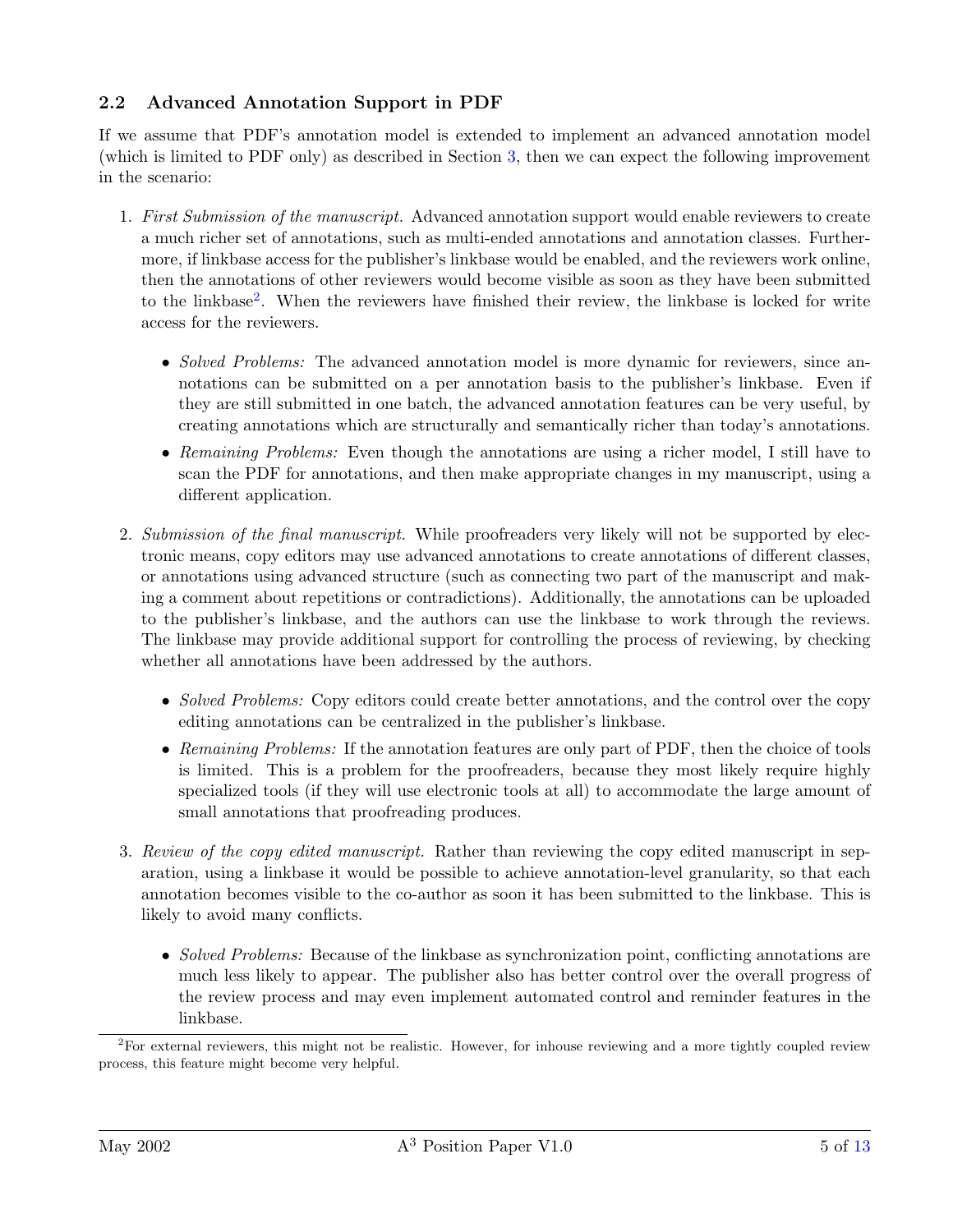- <span id="page-5-0"></span>• Remaining Problems: In offline scenarios, the advantages of the synchronization provided by the linkbase do not apply. Thus, conflicts are still possible and there must be ways to detect and handle them.
- 4. Creating the formatted version. If the reviews of the copy edited pages were stored in a linkbase, it would be easier track the review process. Furthermore, because annotations can be annotated, the typesetter could easily create annotations, if there were any remaining questions regarding the final version.
	- Solved Problems: Because of the more powerful linking model, the author's review annotations can be annotated by the typesetter, which is very useful for creating follow-up questions. The linkbase, hosted by the publisher, could be used to implement workflow support, for example by creating email messages to the authors for the questions submitted by the typesetter.
	- Remaining Problems: Because the review process is limited to PDF, the typesetter still has to use two applications when typesetting the document, PDF for viewing the reviewed version, and the typesetting application for creating the formatted version. Additionally, it will necessary to keep track of the proofreading annotations, which will probably exist on hard copies only.
- 5. Review of the formatted version. Advanced annotations would make it easier to collaborate during the reviewing process, by jointly using a linkbase and utilizing the linkbase as the synchronization point. Advanced annotation features such as threaded annotations could be used to discuss certain annotations, and mark them as finalized when the issue is resolved. The publisher may track the progress by extracting the appropriate information from the linkbase.
	- Solved Problems: Collaboration becomes much easier if features such as annotations to annotations and threaded annotations become available. Furthermore, certain kinds of annotations would be possible which currently cannot be used, such as multi-ended annotations.
	- Remaining Problems: Because the annotation features are limited to PDF, the typesetter is forced to work with two applications simultaneously, the PDF application and the typesetting application.

While a number of improvements can be achieved with an advanced annotation model in PDF, there still are some problems left, in particular concerning the integration of other applications which are also part of the workflow, and do not have access to the annotation information.

## 2.3 Advanced Annotation Support in Publishing Chain

If we assume that the advanced annotation model not only is a feature of PDF, but implemented in a way which makes it truly open and interoperable across various platforms, then an even better integration of annotation functionality into the workflow becomes possible. An example of what this could mean is to think of annotation support in FrameMaker, where annotations can be handled inside the application and exported to PDF. Conversely, annotations could be imported by using the XML support of FrameMaker, so that annotations could be exported from PDF and imported back into FrameMaker, where the document originated.

1. First Submission of the manuscript. Using the publisher's linkbase, I could access the annotations from within my authoring publication (instead of a PDF viewer) and review the annotations in the original manuscript. If required for offline work, I can download all annotations from the linkbase to my authoring application.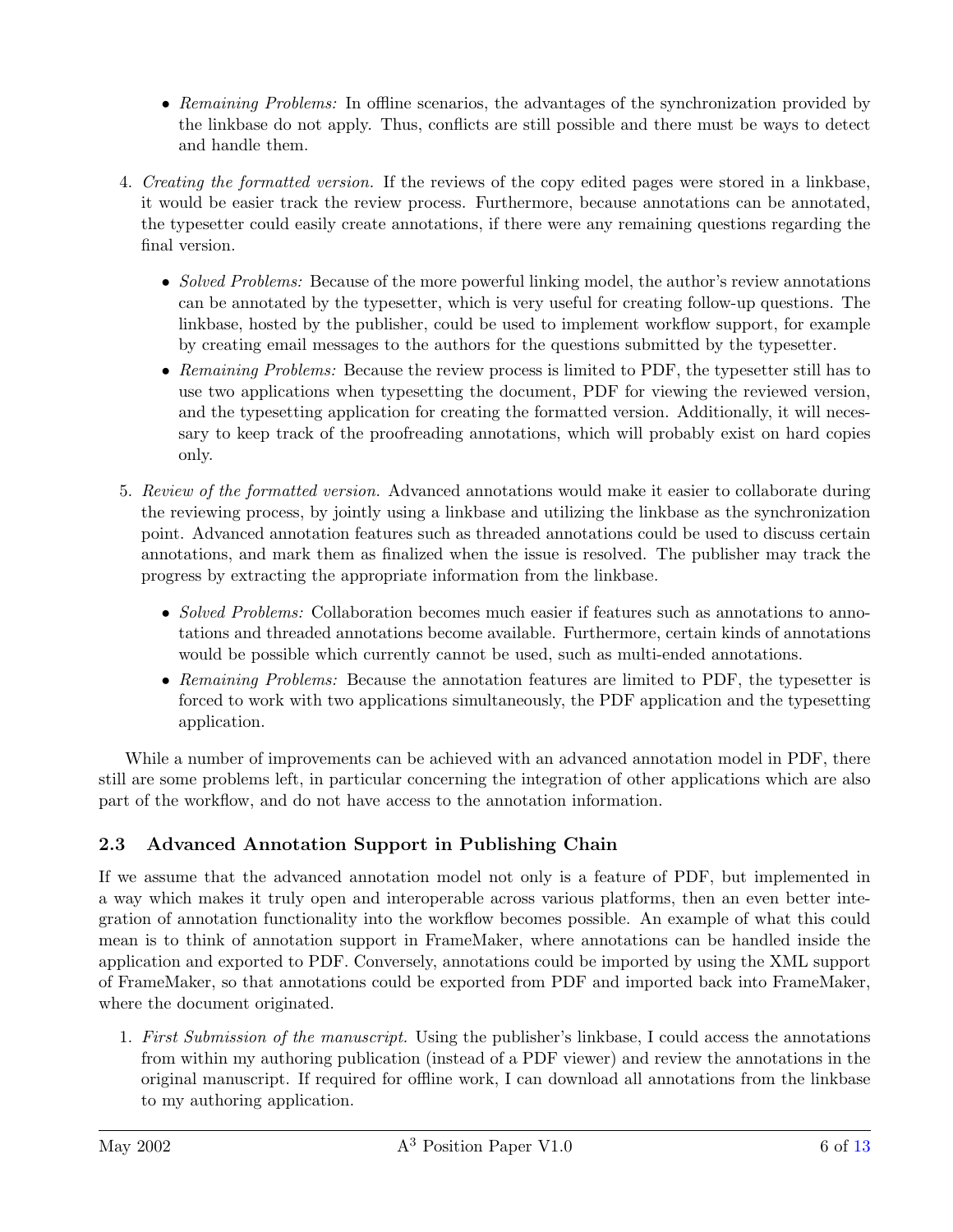- <span id="page-6-0"></span>• Solved Problems: Not only can I review all annotations at once, I can also make the changes to the manuscript, thus keeping all the relevant information together.
- Remaining Problems: I need to have an application supporting the linkbase's link model, and the annotations must be robust across application boundaries.
- 2. Submission of the final manuscript. Submission and copy editing of the final manuscript could probably be handled in PDF without problems, but if proofreading is done electronically, it will very likely require specialized tools.
	- Solved Problems: If the proofreading tools support annotation export, the proofreading annotations can be imported into the PDF manuscript (for most views of the manuscript, however, it will be necessary to hide these annotations, because there are a lot of them and they will probably clutter the display).
	- Remaining Problems: It is unclear if (and when) electronic proofreading will become a reality.
- 3. Review of the copy edited manuscript. Because this step only uses PDF for reviewing the copy edited manuscript, there are no additional benefits of supporting PDF in the publishing chain.
- 4. Creating the formatted version. If annotations were supported by the typesetting application as well, the author's review annotations could be imported into the typesetting application.
	- Solved Problems: There would be no need for the typesetter to use two applications for creating the formatted version in the typesetting application.
	- Remaining Problems: As long as proofreading is done paper-based, there still is the need to use the proofreaders' hard copies to go through the proofreading annotations. Furthermore, if the authoring applications used by the authors and the typesetter do not share a common document model, there still is the need to import the text into the typesetting application using rather simple mechanisms. However, if the text is imported by cut and paste or import from PDF, then the links could be imported as well.
- 5. Review of the formatted version. The authors' reviews can be exported from the PDF and imported into the typesetting application, and the typesetter can work with that application only to create the final version of the the formatted manuscript.
	- Solved Problems: By sharing a common link model, users can switch applications without using the annotations, in this case switching from PDF to the typesetting application.
	- Remaining Problems: The typesetter needs to use an application that supports the import of annotations. As a fall-back solution, the typesetter has to use the PDF as well as the typesetting application when preparing the final version of the the formatted manuscript.

The vision of a shared annotation model among multiple applications clearly makes more interesting workflows possible than advanced annotation support in PDF only. It is clear, however, that a shared annotation model will have its shortcomings and limitations, but at least as option for further evolution of a PDF-only annotation model it should be kept in mind.

## 3 Design Issues

The design of  $A<sup>3</sup>$  is a non-trivial task, in particular if the annotation model should be general enough to allow later extensions, and specific enough to allow application-specific handling of certain features. In the following sections, I give a short sketch of the work that is necessary to design  $A<sup>3</sup>$ .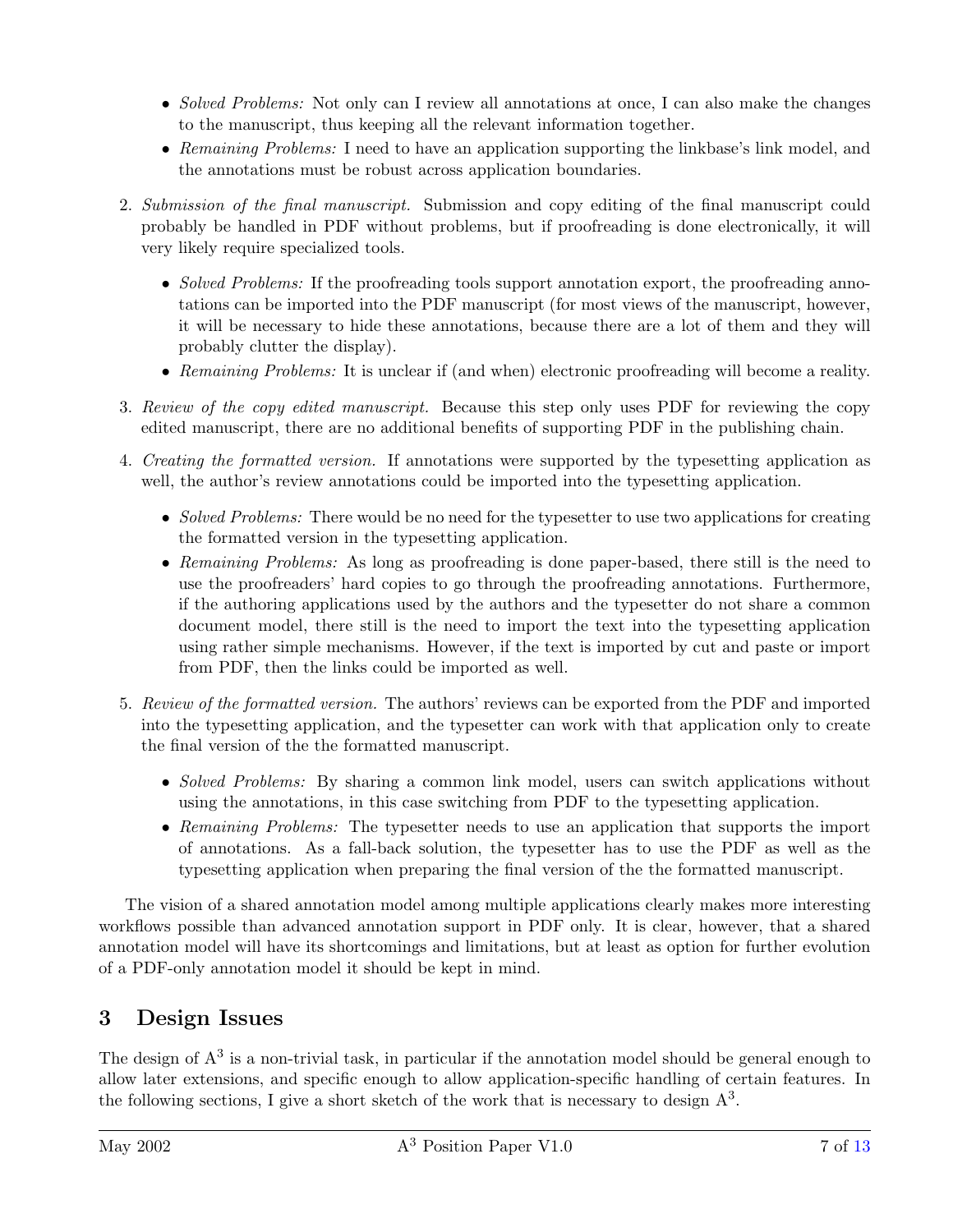#### <span id="page-7-0"></span>3.1 Document Model

The Extensible Markup Language (XML) [\[4\]](#page-12-0) is the most important standard for structured data today. While it is perfectly possible to use other kinds of data structures (which may even be isomorphic to XML), using XML offers many advantages with regard to available tools, advanced standards using XML as their foundation, and the possibilities of integration into existing XML-based solutions. While PDF probably will not become XML-based in the near future, the annotation model could still use PDF by building on top of a XML-like view of PDF. It is, however, essential, that the mapping from PDF to an XML-like view is well-defined and respects at least the core XML standards such as XML Namespaces [\[3\]](#page-12-0) and XML Base [\[13\]](#page-12-0). Basically, there should be a view of PDF that either uses the XML Infoset [\[6\]](#page-12-0) or the DOM [\[12\]](#page-12-0).

Building on top of a cleanly defined document model becomes essential when working with annotations. Annotations to PDF documents have locators pointing into the PDF to a certain fragment of the content, and great care should be taken when creating these fragment identifiers. If we think of an annotation model shared by multiple applications, it must be possible to import the annotations from a PDF document into the FrameMaker from which the PDF was produced. If this import operation should be as robust as possible, there must be a way to deduce from the PDF's content from which part of the FrameMaker content it has been produced. This could be done in form of application-specific hints, where FrameMaker assign IDs to PDF objects, which can then be used to backtrack the fragment identifiers from PDF to FrameMaker.

This certainly is not a trivial problem, but its clean and extensible solution would make workflow applications possible which cannot be implemented today. I therefore think that a well-designed document model as the foundation of  $A<sup>3</sup>$  is essential.

#### 3.2 Link Model

Currently, two W3C technologies exist which can be used to implement links. One is the fairly general Resource Description Framework (RDF) [\[11\]](#page-12-0), which is a representation for metadata of any kind. Viewing link information as a special kind of metadata, it is possible to represent link information as RDF data.<sup>3</sup>

There is another W3C standard which has been created explicitly to represent link information, which is the XML Linking Language (XLink) [\[9\]](#page-12-0). This standard describes how to represent link information in XML. A complementary standard is XPointer [\[10\]](#page-12-0), which describes how to point into XML documents, in essence describing the format for XML fragment identifiers [\[15\]](#page-12-0). XPointer could be used for fragment identification if the document model would be based on XML, otherwise a proprietary fragment identification scheme could be defined<sup>4</sup>.

XLink defines a basic link model with a few semantic attributes, but it leaves a lot of room for extensions, and this room should be used to describe the links in a semantically richer way that is possible by XLink only. This way, A<sup>3</sup> would still conform to XLink, but would provide a lot of benefits through a richer semantic model (for example, describing authorship and access restrictions for annotations). The following list describes some of the features that the  $A<sup>3</sup>$  link model should provide:

• Multi-ended annotations. Currently, PDF annotations are links that connect two resources, a part of the PDF document, and a piece of text. Multi-ended annotations are based on a link model that

<sup>3</sup>There even is a W3C note [\[8\]](#page-12-0) describing how XLink data can be converted to RDF, by interpreting the XLink information and generating RDF statements from it.

<sup>4</sup>XPointer does not contain any information to check for a fragment identifier's consistency, which could be implemented using checksums of documents or fragments. I therefore would vote for not using XPointer, or at least for extending XPointer (which is possible), but this issue should be investigated in great detail, because it is one of the most important questions when thinking of workflows and annotation export/import.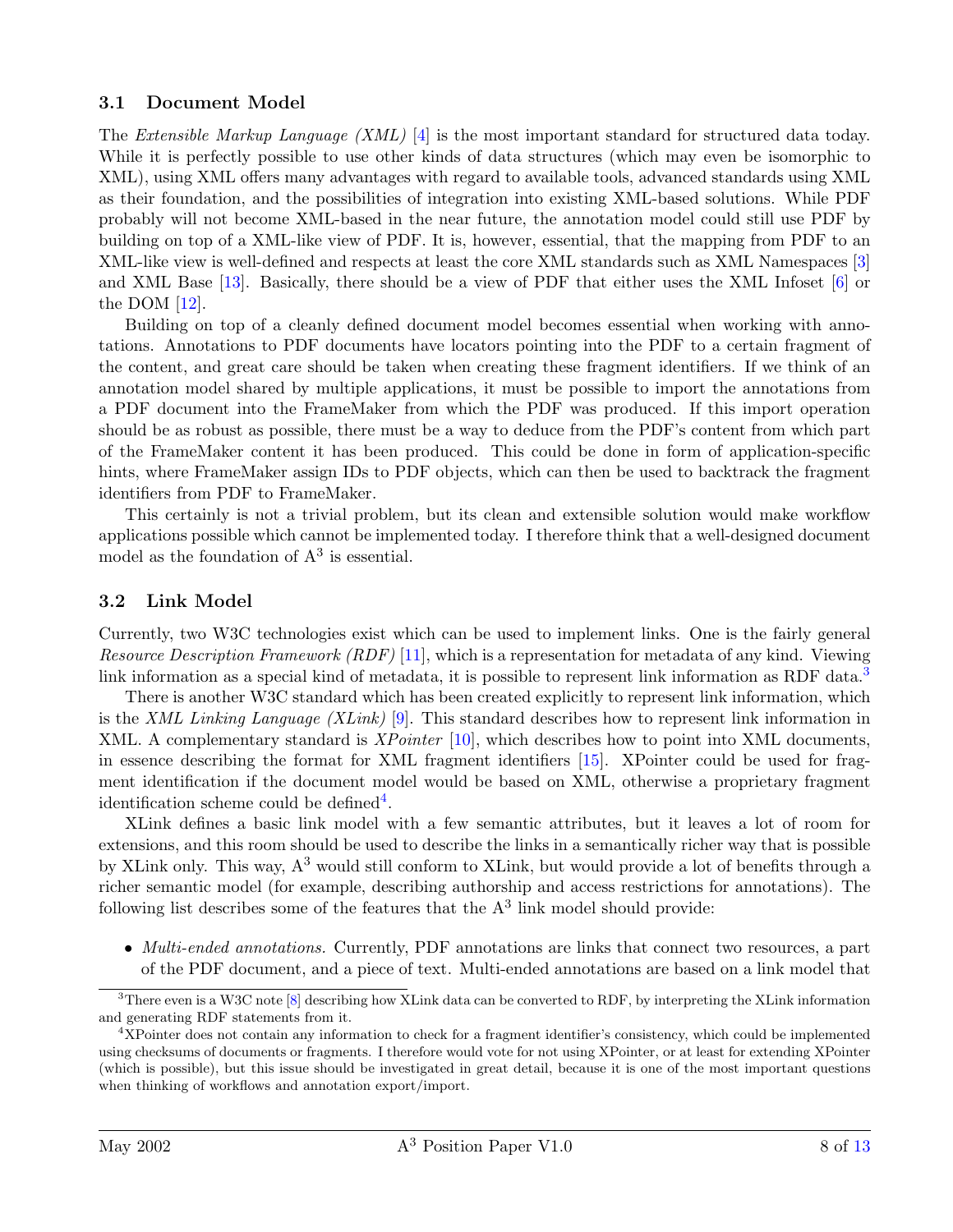allows any number and any kind of resources to be associated, where different classes of resources can be regarded specially:

- $-$  Parts of the PDF the annotation is presented with. It may make sense to treat PDF locators to the current presentation context specially, such as displaying a note that the annotation has several anchors in the document (these anchors can be on separate pages for an annotation making a statement such as "did you notice that these two paragraphs contradict each other?").
- $-$  Parts of other PDF documents. Since Acrobat will be the presentation platform of choice for  $A<sup>3</sup>$  documents, special care should be taken of locators into other PDF documents than the current presentation context of the link.
- $-$  Embedded Text. Currently, this is the only resource type supported by PDF annotations. Because is this case the resource is an integral part of the annotation, it must be handled in a special way. The link model must make it possible to use the text (or parts of it) of an embedded text resource as the anchor for another link.
- $-$  *Other resources.* Other resources should be allowed as well, and treated in a way that is specific to the presentation platform. Maybe  $A<sup>3</sup>$  should provide a way to package other resources with the PDF and/or links they belong to, such as images that have been associated with an annotation (if they are packaged with the annotation, they can be transmitted with it, otherwise they need to be have an URI and must be accessible using that URI).

This list of different classes of resources is purely informational, technically speaking the  $A<sup>3</sup>$  link model should be multi-ended, and allow resources of any kind to be associated. This is the most general linking model defined by XLink, and  $A<sup>3</sup>$  should take it and make some specific decisions about the handling and presentation of these links.

- Threaded annotations. Since one of the main selling points of  $A<sup>3</sup>$  should be workflow and collaboration support, it would be a very useful feature to allow annotation threading, as for example implemented by W3C's Annotea.<sup>5</sup> In this case, annotations and annotations of annotations and so forth are being viewed in the same manner as mailing list archives, representing the relationship of annotations by providing a thread-based view. The thread graph can be constructed from the dependencies of annotations, and the feature should be directly supported in the GUI (for example by providing a "create reply" menu point when viewing an annotation).
- $\bullet$  Annotation access rights. XLink does not contain any information about a link's owner of the access rights for the link.  $A^3$  could introduce ownership and access right semantics, where the access rights could be set in an annotation-specific way, such as "read-only", "may add locators", "may create follow-up", "may change embedded text", and similar rights. The ownership and access right model should be accompanied by a role model, which assigns access rights to individuals or roles, and roles may be played by several individuals (this is particularly useful in workflow scenarios). It is not required that all applications support this model, but it should be possible to include this information in annotations, so that scenarios requiring this level of control may use it.

This is a first list of features which should be part of  $A<sup>3</sup>$ . It is important to make a clean separation between conforming to standards (such as XPointer for XML fragment identifiers and XLink for links), and  $A<sup>3</sup>$ -specific extensions, such as PDF fragment identifiers and  $A<sup>3</sup>$  link semantics, which are specific to the  $A<sup>3</sup>$  architecture. This way, it will be possible to enable open interchange between applications (for

<sup>5</sup>A shared annotation platform based on Web technologies such as RDF and XPointer, more information can be found at <http://www.w3.org/2001/Annotea/>.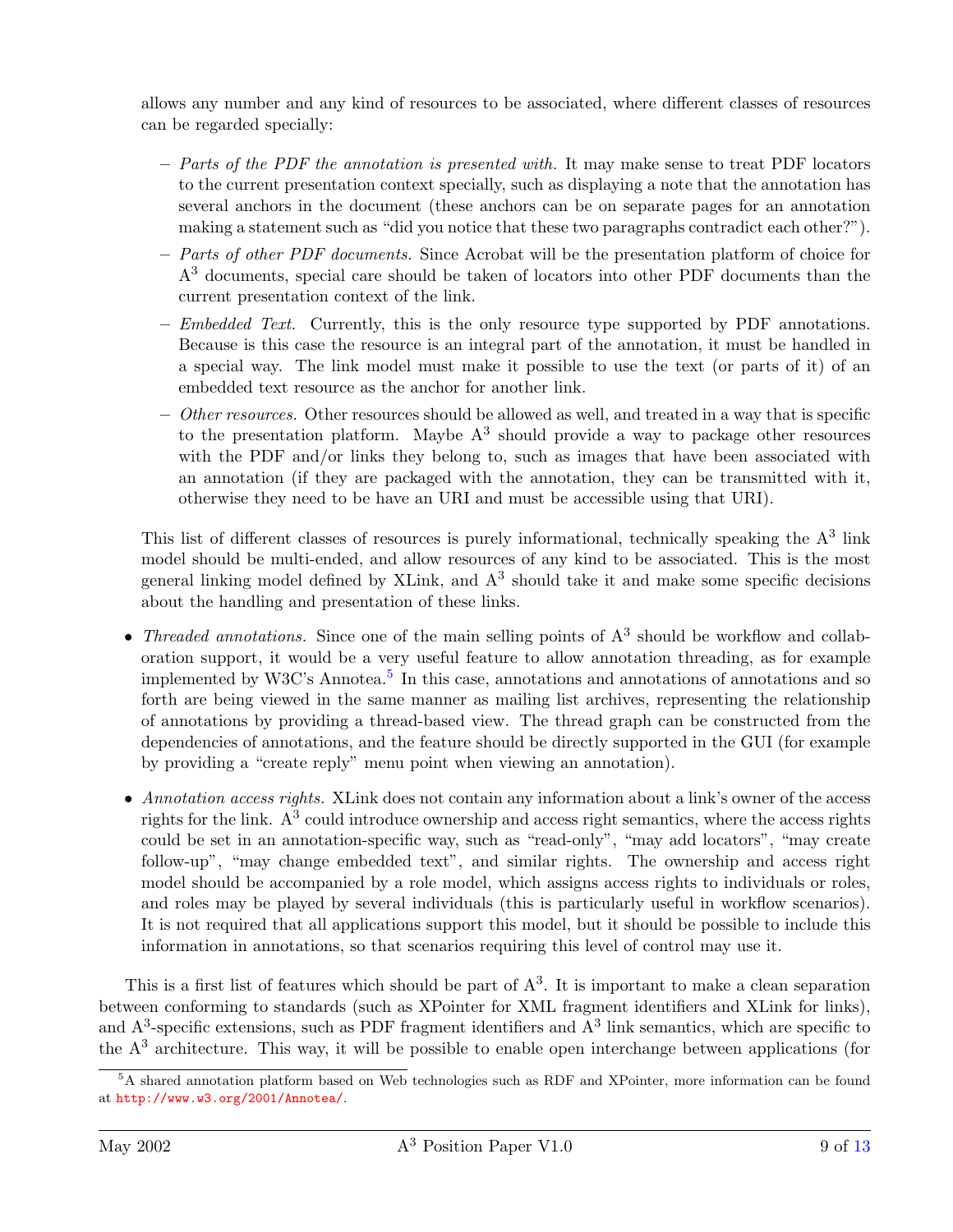<span id="page-9-0"></span>example, by simply exporting PDF annotations as XLinks), as well as to support advanced functionality, such as access control and threaded annotations.

#### 3.3 Distribution

So far, I have only discussed the links themselves, and it is has not yet been described where they should be stored. While embedding annotations into a document is the easiest way to use them, and to guarantee consistency of the annotations and the document, it also severely limits the possible application scenarios. One of my central research interests in the last years has been the question of a distributed way of handling links and documents, and when applying this scenario to  $A<sup>3</sup>$ , it becomes obvious that the concept of an *annotation server* (from here on called a *linkbase server*, because this is the term that I use throughout my publications) is an interesting one.

The basic idea is to treat annotations as first-class objects, which are handled as self-contained entities. They may be embedded within documents, but this is not necessary. XLink supports this architecture, but does not say anything about how links will actually be distributed and retrieved by an application. The master's thesis of CHRISTIAN STILLHARD [\[17\]](#page-12-0), one of my former students, describes requirements and a first approach for a linkbase access protocol. We have modelled linkbase access as a Web service, using SOAP [\[14\]](#page-12-0) for server/client communications. Basically, linkbase access is the same as database access, but it is based on specialized data model, which are links. We plan to push linkbase access as an action item within W3C, and I believe that linkbase access will become a reality.<sup>6</sup> Our proposed linkbase access protocol is extensible, so that not only XLink-specific features may be part of a query, but also linkbase-specific features, such as the extensions defined by the  $A<sup>3</sup>$  architecture.

Linkbases and distributed annotations require a lot of work and standardization is only starting, but at least the scenario should be kept in mind, so that later version of  $A<sup>3</sup>$  may support linkbases, while the initial release could implement the advanced link features, but not link distribution.

## 4 Implementation Issues

The features described in Section [3](#page-6-0) will not be very easy to implement, and require an extensive design phase to make sure that later evolvements such as distribution and cross-application annotations will be possible. Assuming that the document model has been designed in a way that  $A<sup>3</sup>$  is appropriately supported, the following sections shortly describe some of the implementation issues of the  $A<sup>3</sup>$  architecture.

#### 4.1 Server Side

A linkbase server basically is a specialized database providing a service through a specialized access protocol [\[22,](#page-12-0) [23,](#page-12-0) [21\]](#page-12-0). All that needs to be specified is the access protocol, and from the architecture point of view, it is not important whether the database serving the linkbase protocol requests is using SQL, XML, or some other data and query format. Mapping primitives of the access protocol to other access mechanisms is not very hard, because the linkbase query mechanism is rather simple. We have done this in a prototype by mapping the queries to XSLT [\[5\]](#page-12-0) executing the queries, but creating a mapping to SQL or other popular query languages (such as the upcoming XQuery [\[1\]](#page-11-0) language for querying XML) will be a very manageable problem.

Thus, implementing a linkbase becomes a problem of implementing the Web service described by the linkbase access protocol, and this Web service is implemented by a mapping between the access protocol and the actual database that is being used for the linkbase server. Since  $A<sup>3</sup>$  is likely to define semantics

 $6$ For example, <http://www.w3.org/2001/Annotea/User/Protocol.html> describes the protocol used by W3C's Annotea for server/client communications.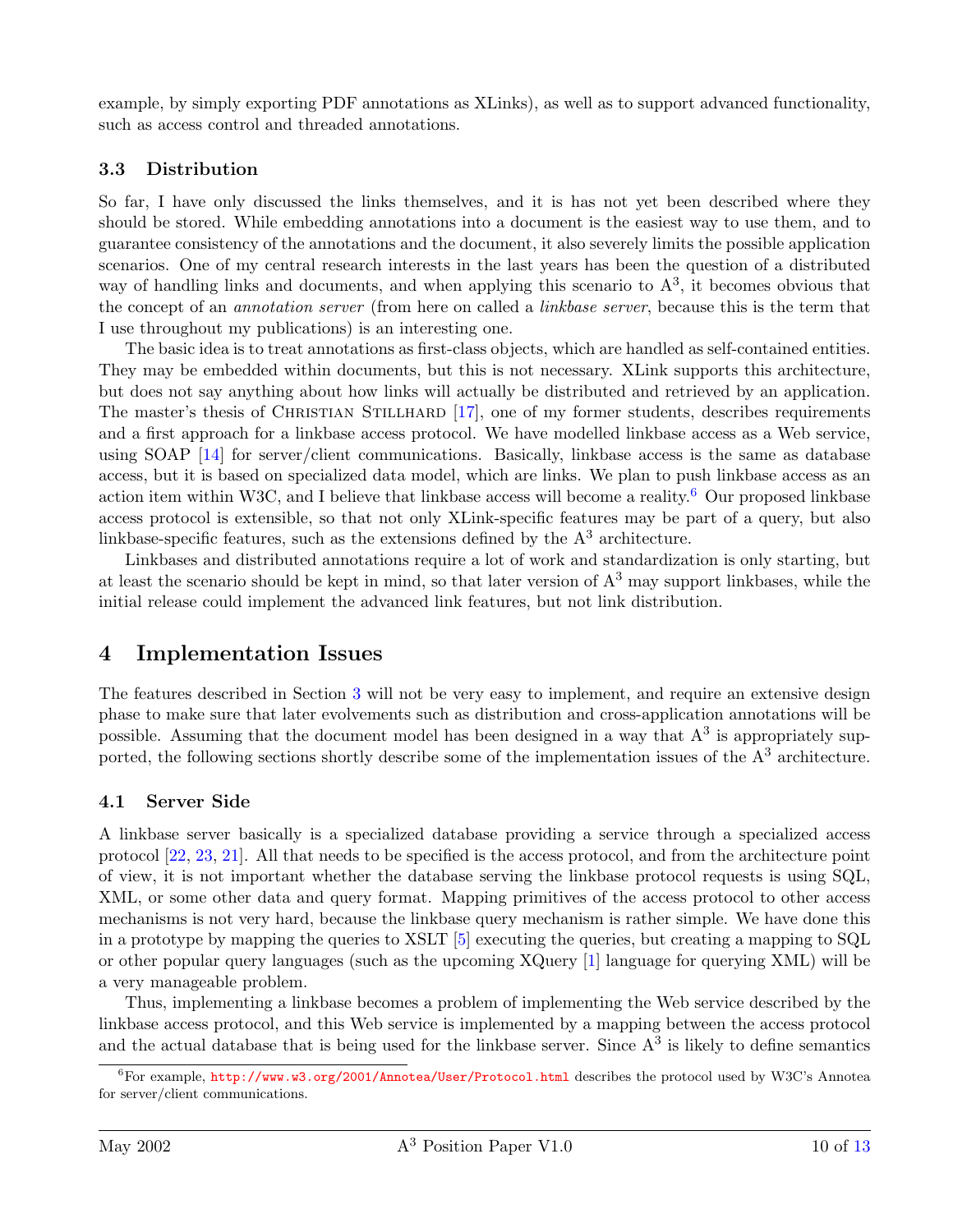<span id="page-10-0"></span>that go beyond XLink's simple semantics, it would be a good idea to provide a reference implementation of a linkbase access server offering full  $A<sup>3</sup>$  support. This reference implementation should be based on a SQL database, because this is the most widely used type of database.

### 4.2 Client Side

While the server side only needs to implement the linkbase access protocol, the client side is harder to implement, because it has two interfaces, one to the server (the linkbase access protocol), and another to the user (the GUI through which the user access the  $A<sup>3</sup>$  functionality). In the following sections, both issues are discussed.

### 4.2.1 Client Logic

The client needs to implement the client side of the linkbase access protocol, and support the semantics of XLink (such as links pointing to linkbases) and  $A<sup>3</sup>$ . The client must be configurable so that user interactions can be forced to be either local (for example, when adding an annotation, it will be embedded in the currently open document) or remote (user interactions are mapped to linkbase access, for example by creating a new annotation on the linkbase server). For workflow scenarios, the client must be sufficiently equipped to support user logon, user roles, and required user actions (for example, before a document can be forwarded to the next role in the workflow pipeline, all annotations of a certain kind must have been marked as finished).

### 4.2.2 GUI

Annotation GUI design has two major facets. One is the display of the actual annotation. PDF's current model uses a separate window pane for this, but XLink has a more general model, for example defining a way to transclude content, which means dynamic inclusion for presentation purposes. This model makes presentation of links a non-trivial problem, and so far there is no agreed-upon presentation model for XLink; there only is a W3C note about link presentation issues [\[18\]](#page-12-0). Publications by Bouvin et al. [\[2\]](#page-11-0), WEINREICH [\[19\]](#page-12-0), and OBERHOLZER and WILDE [\[16\]](#page-12-0) have investigated various ways to present XLink in their most general form, but so far no generally accepted model has emerged. It is important for  $A<sup>3</sup>$  to define a presentation model (which may disallow some forms of presentation for specific formats such as PDF, for example embedding).

Apart from the presentation of the annotation itself, additional GUI concepts are required to make other features of  $A<sup>3</sup>$  accessible, such as access rights, annotation editing, and linkbase access parameters. In particular the latter may become rather complicated, because it should be possible to execute any linkbase query (such as "give me all the annotations that have been created before last Friday from all users having the roles proofreader or copy editor"). Inspired by P3P's APPEL [\[7\]](#page-12-0), I think that it would be a good idea to create a separate format for server access preferences, which could then travel with the user from client to client. Furthermore, server access preferences could be created using a nicely designed Web interface, and could then be downloaded in this server access preferences format and installed in the client. Designing a good GUI for accessing the complex functionality of annotations in a distributed and workflow-oriented scenario certainly will be a challenging exercise is usability engineering.

### 4.3 Phases and Costs

Looking at the  $A<sup>3</sup>$  architecture as a whole, it certainly is a challenging task. However, it is rather easy to split it into separate pieces, making the development and thus the costs more manageable. A natural split would be to separate the link model from the linkbase access protocol, and to simply assume that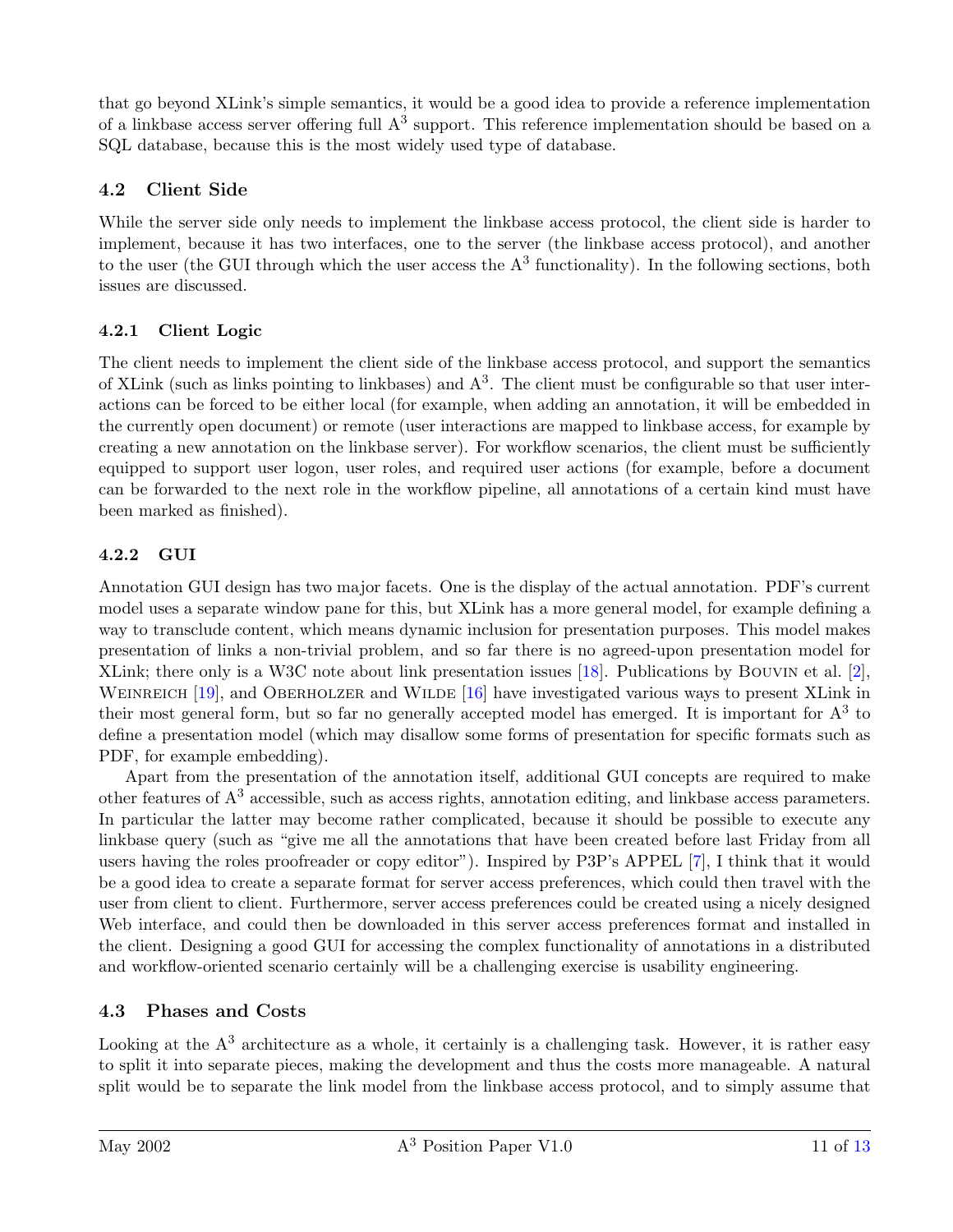<span id="page-11-0"></span>in the first phase, annotations will still be embedded, or can only be imported or exported as files. In this case, GUI design would be the center of interest, as well as the relationship with the underlying document model. A large fraction of the costs would have to be dedicated to conceptual work, making sure that the first phase of  $A<sup>3</sup>$  will not contain anything that will make evolution difficult. Another large fraction of costs will go into GUI design and implementation, and this will require a major redesign of Acrobat's current interface (which is based on many assumptions which will no longer be true in the world of  $A^3$  PDF).

The second phase of  $A<sup>3</sup>$  is based on the distribution scenario and the extension of Acrobat as a linkbase access protocol client. It should be considered to take over the leadership of linkbase access protocol development at W3C, which would make it possible to, on the one hand, create early implementations, and, on the other hand, shape the future of the linkbase access protocol in a way which is fully compatible with  $A<sup>3</sup>$ . Costs in this phase would go into linkbase access protocol conceptual work, creating a reference server side implementation, adding client side functionality to Acrobat, and GUI design and implementation for linkbase access and workflow control.

A third phase of  $A<sup>3</sup>$  could start to extend  $A<sup>3</sup>$  beyond PDF and introduce  $A<sup>3</sup>$  support in other applications, such as FrameMaker. By using open standards, other companies could also be enabled to go this way, making integration of other products with PDF easier, and thus making Acrobat the product of choice for distributed and workflow-controlled collaboration.

## 5 Concluding Remarks

This is just the first version of a position paper for the  $A<sup>3</sup>$  architecture, and I am sure that it contains numerous errors and omissions. It should be sufficient to show the potential of advanced annotation features in PDF, and the approach to base them on open standards, so that they can be used across multiple applications.

The scenario of the book publication process is not ideal, because it involves many loosely coupled parties (authors, publisher, reviewers, proofreaders, copy editors). In a more tightly coupled scenario, where the roles, tools and workflows are more integrated, the potential benefits of the concepts described in this position paper become more significant. I believe that the benefits of advanced annotations are directly dependent on a well-defined workflow (with appropriate support in the linkbase), and a welldefined set of applications (or rather, applications with a well-defined and powerful set of import/export features).

This document is not intended to be technically accurate or to give a complete technical description of the features discussed in the scenario. Even though advanced annotations (most often referred to as Open Hypermedia) have been investigated in hypermedia research for some time now, integration into a production environment requires careful considerations of robustness and compatibility, which in the case of PDF (and maybe FrameMaker's XML) are beyond the scope of the position paper.

## References

- [1] SCOTT BOAG, DONALD D. CHAMBERLIN, MARY F. FERNÁNDEZ, DANIELA FLORESCU, JONATHAN ROBIE, and JÉRÔME SIMÉON. XQuery 1.0: An XML Query Language. World Wide Web Consortium, Recommendation REC-xquery-20070123, January 2007.
- [2] Niels Olof Bouvin, Polle T. Zellweger, Kaj Grønbæk, and Jock D. Mackinlay. Fluid Annotations Through Open Hypermedia: Using and Extending Emerging Web Standards. In Proceedings of the Eleventh International World Wide Web Conference, pages 160–171, Honolulu, Hawaii, May 2002. ACM Press.